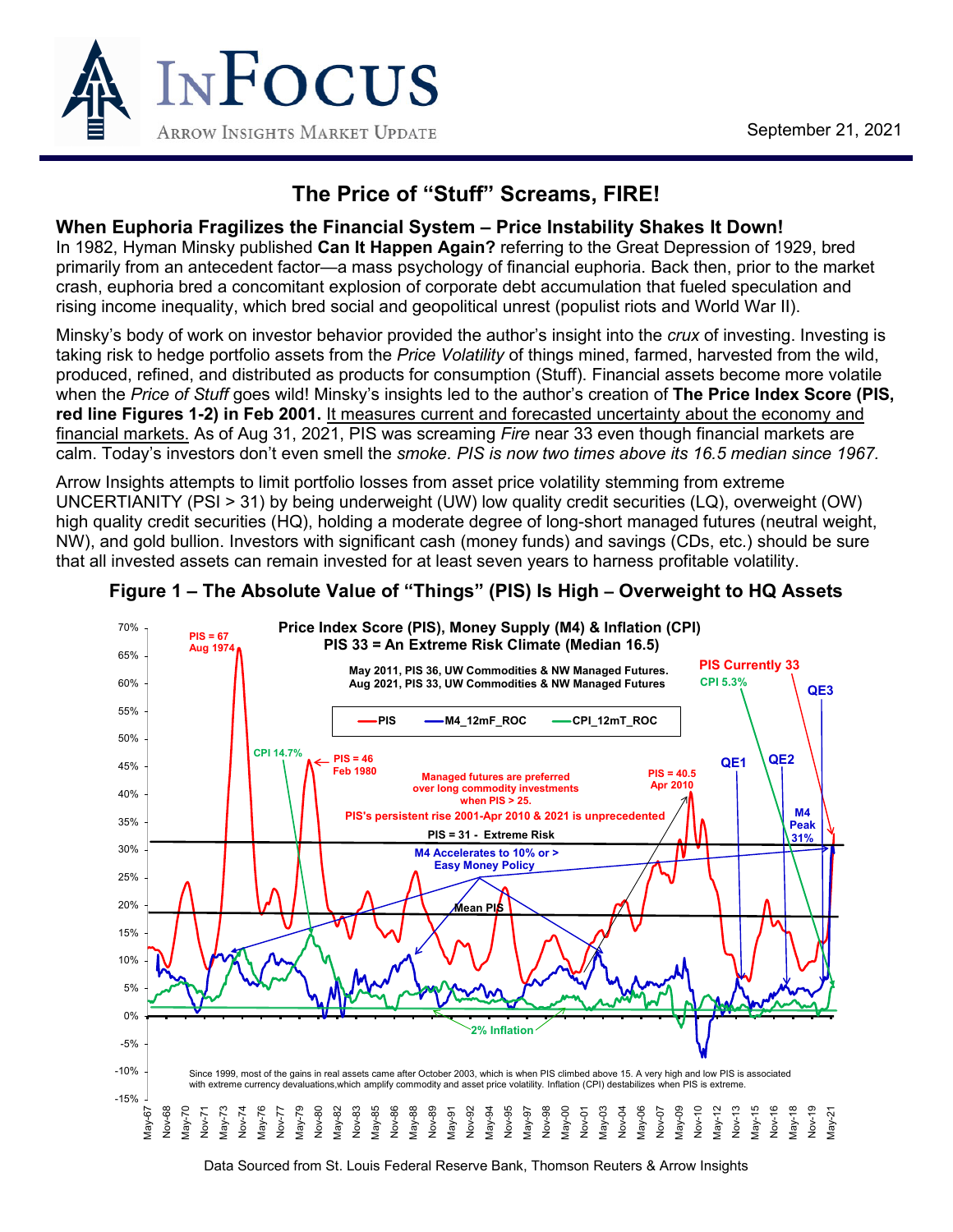Before exploring PIS, let's understand its message and how to heed its warnings. Minsky called his thesis the *Wall Street Paradigm,* a byproduct of extended periods of low interest rates and excess liquidity (an explosion in **money supply, M4,** stemming from easy monetary policies–*Cheap Money* (blue line, Figure 1). *Cheap money* feeds complacency, which fosters future price volatility in financial markets, especially in stocks with low or no free cash-flow yield (FCF—for debt service, dividends, and other needs) and in low credit quality bonds.

An extreme PIS results from the misallocation of *Cheap Money*—*a* distortion of the economic utility function of commodity- and financial-markets—the discovery of equilibrium prices by buyers and sellers (fair prices). Volatility in the *Price of Stuff* has been an antecedent condition for an extremely unstable financial system and *Financial Panics*. Panics typically stem from investors with greedy cravings. Their blind excesses grow stronger from repeated success at quick profits, which leads to an insatiable appetite for *blind risk*. Greed leads to too many leveraged investments: *Hey, the stock market pays 10% a year and I can borrow at 1%. Let's leverage our profits! Fear creeps in when investors experience losses magnified by leverage.* Panic ensues in a *FLASH* when they **MUST sell** stocks to cover their collateral **(***the Minsky Moment***)**.



**Figure 2**

Data Sourced from St. Louis Federal Reserve Bank, Thomson Reuters & Arrow Insights

The economic utility functions of investing are to hedge inflation-risk-the loss of future purchasing power of one's currency and to hedge deflation-risk-the immediate loss of wealth through a collapse in asset values from extreme currency appreciation. At their extremes, annual consumer price index (CPI) readings > 5% and < -2%, entail times of economic busts for individuals, businesses, and governments. Inflation takes years to materialize while deflation is immediate–sudden–*The Minsky Moment in a FLASH!*

Prior to the U.S. dollar going off the gold standard in 1971, bouts of inflation were brief, and deflation was more frequent (Figure 3). Today it takes \$21.12 to equal \$2.92 in 1971 and \$1.00 in Dec 1919.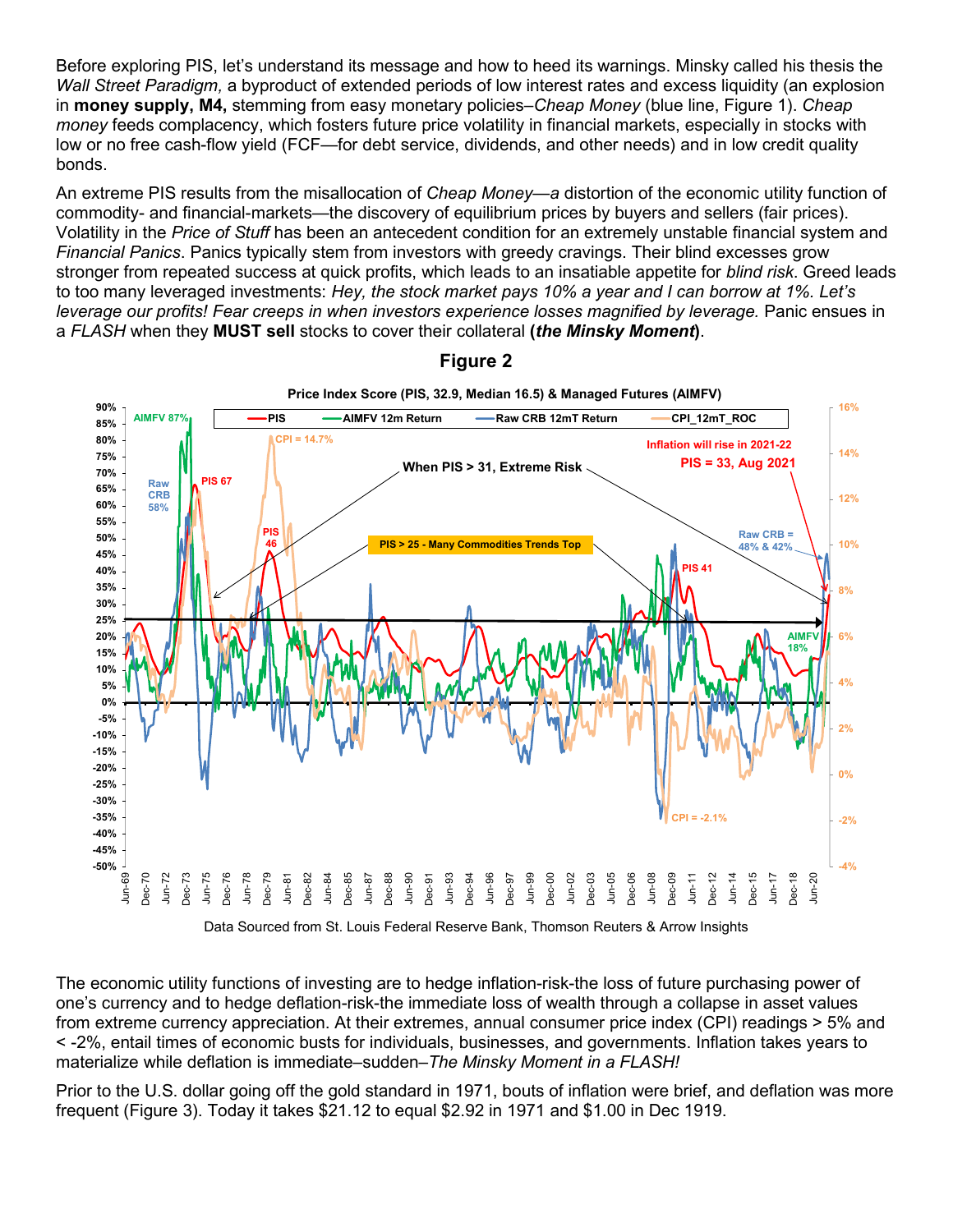



Data Sourced from Standard & Poors Research and Arrow Insights

Extremely high annualized inflation (24% in 1920, 19% in 1947, 14.4% in 1980; Figure 4) were unstable economic periods with volatile markets that bred severe declines in the CPI (-16% in 1921, -3% in 1949 and 1% by 1985). Inflation was 5.6% in July 2008, and -2.1% by July 2009. A leveraged debt crisis turned a boom in commodities and leveraged real estate into the Financial Panic of 2008-2009 after leveraged derivatives on home mortgages and commodities collapsed after underlying assets plunged.



**Figure 4 – CPI Volatility Bred from Price Uncertainty in the** *Price of Stuff*

Data Sourced from Standard & Poors Research and Arrow Insights

From Nov 2007 through Feb 2009, U.S. stocks and commodities declined -51% and -35% (Appendix, Figure A). Figure A plots the CPI along with U.S. stocks (S&P), 10-year U.S. Treasury Notes (TSY), commodities (CRB) and gold during 15 episodes of inflationary and deflationary booms and busts and two episodes of U.S. Federal Reserve Bank money printing along with Treasury and bank savings yield repression (from 1944 to 1958 and since Mar 2009).

**The Fed's yield repression program (from 1944 – 1958)** accelerated economic growth through money printing, keeping a lid on Treasury debt servicing costs while the government engaged in massive infrastructure spending. They manufactured 4% annualized inflation while suppressing interest rates (to reduce annual deficits) so they could pay back the government's WWII debt burden with cheaper dollars. The plan worked. U.S. debt to GDP fell from 107% to 57% by 1958 and 45% by 1960. Since Mar 2009, they have implemented acts of yield repression, money and spending that are many times greater than any other time in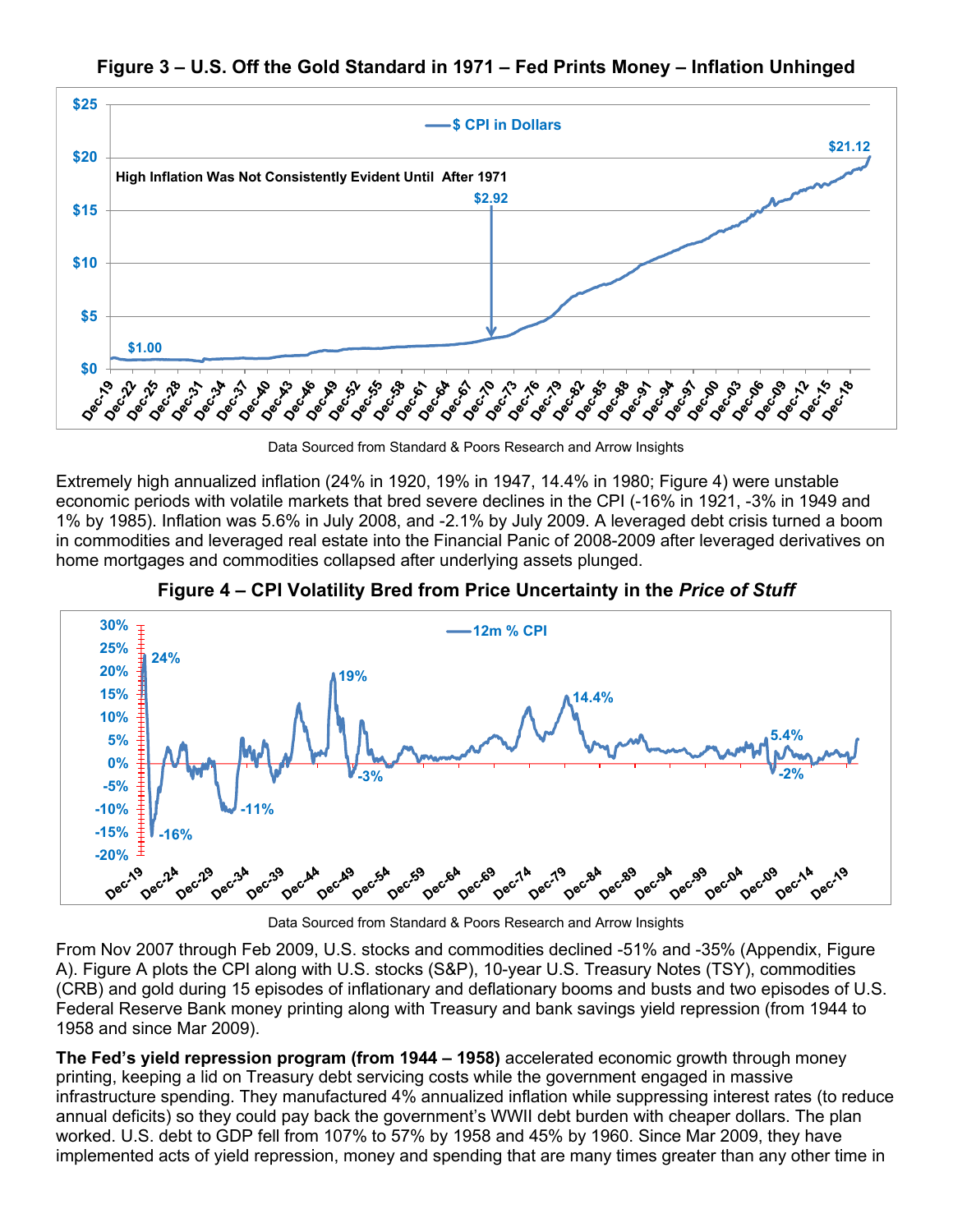history. The goal is to manufacture nominal economic annual growth > 15% or so, along with high inflation; to enable debts to be paid with cheaper dollars; and thus, reduce debt to GDP to 70% to 80%. Doing so, enables the Fed to normalize interest rates and reduce its \$8.4 trillion balance sheet up from \$890 billion in Dec 2009. **Why High S&P 500 Index P/Es Seldom Bear Fruit–Why Free-Cash-Flow Yield (FCF) Does!**  Long time periods of P/E expansion (1926-1929, 1967-1972, 1997-2000, and 2003-2007) have been harbingers of severe equity market declines. Verification of the independence of the real economic factors (net of inflation) and psychological factors shows why. Let's review these factors:

- 1. **Economic:** The real earnings growth on the stock market (growth net of inflation)
- 2. **Psychological:** The expectation of continued earnings growth, i.e., decades of future profits

Each day, investors decide what they are willing to pay to acquire a security, for stocks most investors 'think" the Price-Earnings Ratio (PE) is a good gauge. Figure 5 shows that for 150 years; the above factors are negatively correlated (a monthly correlation of -36%). Periods of rapid/explosive PE expansions when dividend yields are below 2.5% and corporate FCF yields are below zero or <3% are times of excessive speculation.

Figure 5 should cause investors to ignore Wall Street's claim that the primary driver of stock prices is nominal earnings growth. It's not! I**t's real earnings growth**. When the S&P 500 Index's P/E exceeds 20 and inflation is 3% or higher; stock prices rise mostly on *the hope for capital gains*. **Sixty-month trailing (60mT) Current P/Es and 60mT Real Earnings growth factors are anti-correlated because high P/Es usually are not substantiated by real earnings, which invalidates P/Es recognized at the time of many stock purchases (a disconnect from the economic utility function of price discovery).** 

A stock's FCF is a reliable measure of a stock's current value. They are selected based upon estimates of FCF in future years discounted back to the present. The S&P 500 Equal Weight Index and the S&P 500 Reverse Cap Weighted Index have historically bested the traditional S&P 500 Cap Weighted Index (SPX) after periods of extreme P/E expansion of the stocks within SPX, because these stocks often fail to live up to expectations of continued growth. HQ stocks are not bid to the sky by speculators. Most speculators hold stocks for brief time periods. HQ stocks best LQ growth stocks in times of higher inflation and higher interest rates. Higher rates burden earnings growth stocks more than value stocks. Quite often, value stocks also display higher FCF than growth stocks, providing them *a cash-cushion for rainy days* (recessions and periods of stagflation).



**Figure 5**

Data Sourced from Standard & Poors Research and Arrow Insights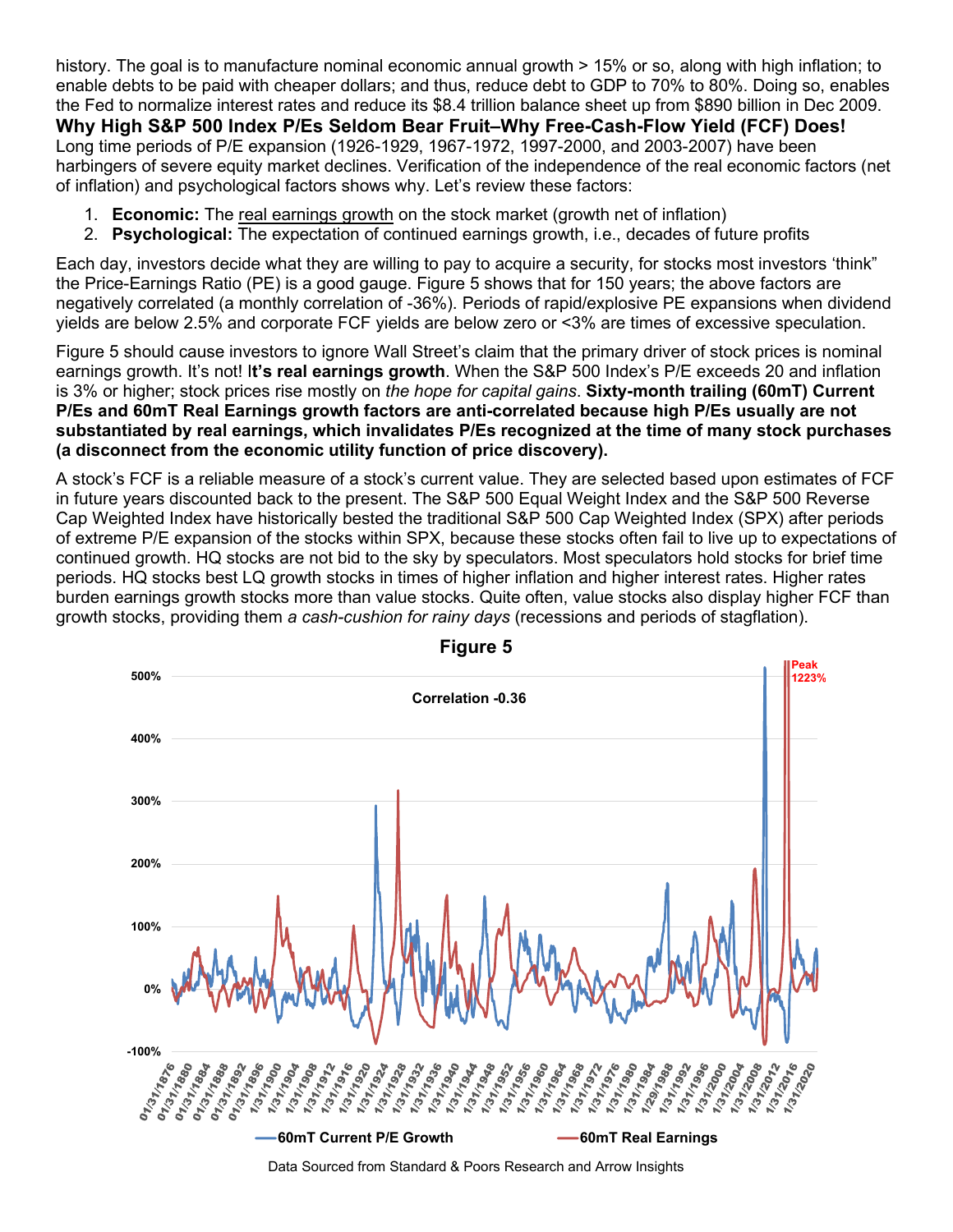Arrow Insights combines three FCF indexes with a 25% allocation to the Dorsey Wright Tactical Balanced Strategy (DWAB to build a Balanced Tactical HQ Portfolio (BTHQ, Figure 7). A large company domestic, a large company foreign, and a small company domestic index are dissected to find the Top 100 stocks within each index with the highest rankings on FCF and related value factors. The portfolio is comprised of a 35% allocation to Russell 1000 FCF-Top 100, 20% to FTSE 1000 Developed Market-Top 100 plus 20% to the S&P 600 Small Cap-Top 100 to arrive at a 75% allocation to high FCF stocks.

**PIS equals = Things Mined-Harvested, Produced, and Consumed (Figure 1-2).** PIS is screaming future inflation that is likely to be much higher than consensus outlooks for one-, five- and 10-year periods. Higher than current expectations near 2.2%, 2.3%, and 2.4%, respectively; per Moody's Analytics Inflation Expectations Pulse (IEP). PIS is employed to tilt portfolio allocations from 30% to 70% LQ assets to 70% to 30% HQ through five tiers of PIS scores ranging from  $> 1.45$  to < 1.00 (calculated from proprietary measures of the Price of Stuff with 3.15 standard deviation thresholds; Figure 6 and Figure B). That's a mouthful and hard to digest, but it works in that it provides a factor intended to work with other factors that justifies adjusting asset exposures to hedge inflation and deflation risks.

| <b>PIS Score</b>                                |                |                                   |  |  |  |  |  |  |
|-------------------------------------------------|----------------|-----------------------------------|--|--|--|--|--|--|
|                                                 | $Score = 1.45$ | <b>3.15 SDs</b>                   |  |  |  |  |  |  |
| <b>Allocation %: Low to High Quality Assets</b> |                |                                   |  |  |  |  |  |  |
| 70/30                                           | < 1.00         | <b>Lower Risk</b>                 |  |  |  |  |  |  |
| 60/40                                           |                | 1.00 to 1.15 Moderate Risk        |  |  |  |  |  |  |
| 50/50                                           |                | 1.15 to 1.30 <b>Mod-High Risk</b> |  |  |  |  |  |  |
| 40/60                                           | 1.30 to 1.45   | <b>High Risk</b>                  |  |  |  |  |  |  |
| 30/70                                           | >145           | <b>Extreme Risk</b>               |  |  |  |  |  |  |

**Figure 6 – Portfolio Weights – LQ: 40%-30% & HQ: 60%-70%** 

Data Sourced from St. Louis Federal Reserve Bank, Thomson Reuters & Arrow Insights

#### **For the Rest of 2021 and Beyond, Markets are Going to be Very Volatile**

The Fed is going to make money worth less. How do we hedge? When stocks are at a reasonable value, they are a hedge against high inflation. Stocks on average increase 7% or 8% a year, but today they are overvalued, especially the S&P 500 Cap Weight Index, which is expected to return about 4% to 5%. So, forget it and buy the equally and reverse cap weight versions of the S&P 500, which are expected to hold higher potential returns as well as global FCF stocks. A core long-term horizon portfolio should combine a balanced global multi-asset class strategy (like DWAB) with a diversified global stock allocation (Figure 7).

#### **Summary**

The primary goal is to keep up with or "beat" inflation as the nominal economy expands much faster than the real economy (net of inflation). **The Balanced Tactical HQ Portfolio (BTHQ) offers diversified risk exposures, that primarily hedges inflation risk while secondarily hedging deflation risk.**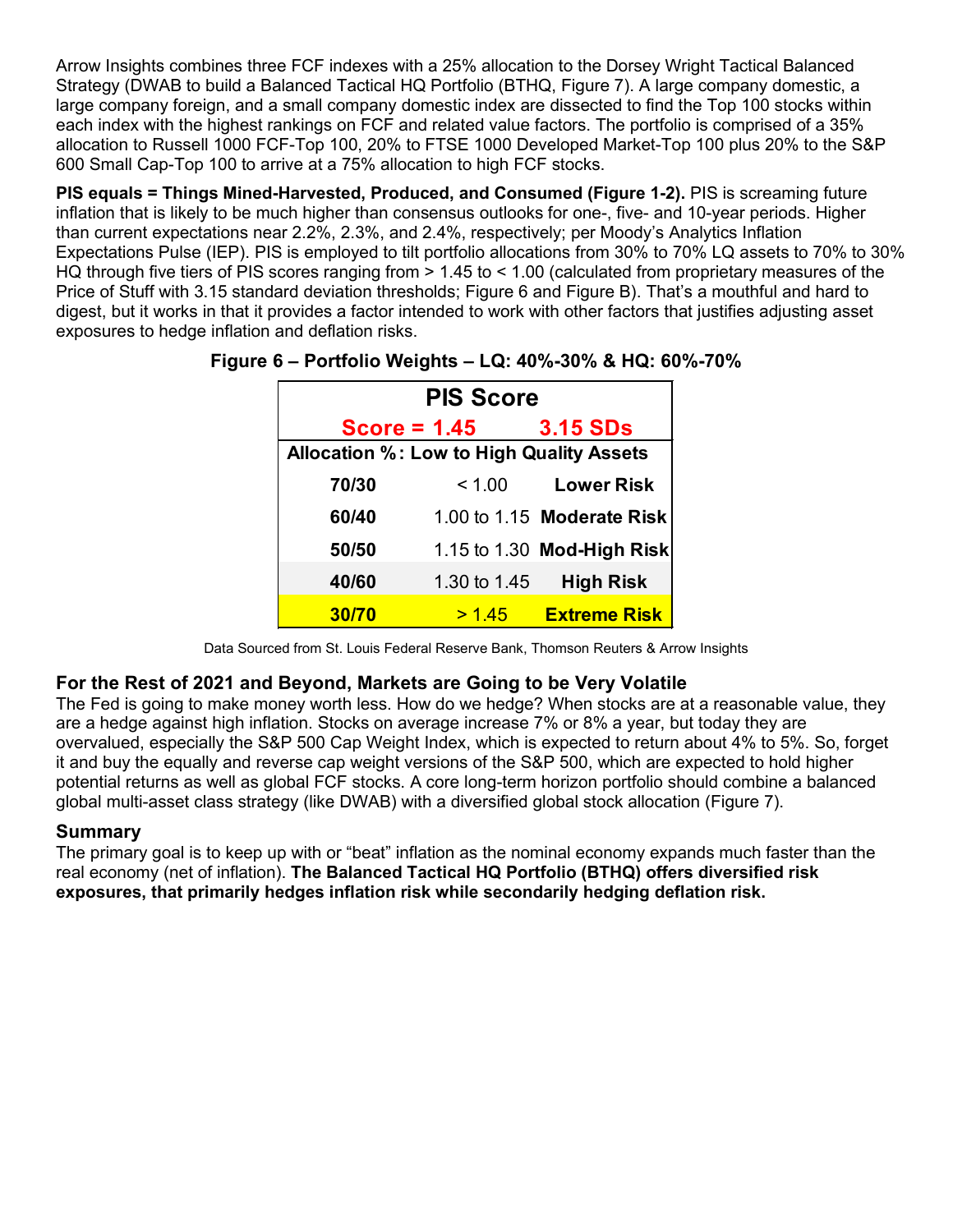## **Figure 7 – Arrow Insights – Balanced Tactical HQ Portfolio (BTHQ)**

| Portfolio Performance (Jul 2017 - Aug 2021)                                                            |             |              |
|--------------------------------------------------------------------------------------------------------|-------------|--------------|
| Metric                                                                                                 | <b>BTHQ</b> | <b>SPXTR</b> |
| <b>Start Balance</b>                                                                                   | \$10,000    | \$10,000     |
| <b>End Balance</b>                                                                                     | \$16,227    | \$20,092     |
| End Balance (inflation a                                                                               | \$14,530    | \$17,990     |
| CAGR                                                                                                   | 12.3%       | 18.2%        |
| <b>CAGR</b> (inflation adjusted                                                                        | 9.4%        | 15.1%        |
| Stdev                                                                                                  | 16.6%       | 16.1%        |
| <b>Best Year</b>                                                                                       | 24.4%       | 31.2%        |
| <b>Worst Year</b>                                                                                      | $-9.4%$     | $-4.6%$      |
| Max. Drawdown                                                                                          | $-22.7%$    | $-19.4%$     |
| <b>Sharpe Ratio</b>                                                                                    | 0.71        | 1.05         |
| <b>Sortino Ratio</b>                                                                                   | 1.09        | 1.64         |
| <b>US Stock Market Correl:</b>                                                                         | 0.94        | 1.00         |
| Results based on historical returns. Expected return is the annualized monthly arithmetic mean return. |             |              |

#### **Balanced Tactical HQ Portfolio (BTHQ)**

| Acronum      | Name                                     | Category                   | Weight | Yield                 | Fees | P/E                  | <b>Duration</b> | Return% | Risk % |
|--------------|------------------------------------------|----------------------------|--------|-----------------------|------|----------------------|-----------------|---------|--------|
| <b>LCFCF</b> | Russell 1000 FCF Top 100                 | Large Value                | 35%    | 1.5%                  | 0.5% | 13.9                 |                 | \$2,939 | 44%    |
| <b>DWAB</b>  | Dorsey Wright Tactical Balanced Strategy | <b>Tactical Allocation</b> | 25%    | 0.4%                  | 1.8% | 22.4                 | 3.5             | \$991   | 8%     |
| <b>GFCF</b>  | FTSE 1000 Devepl Mkt FCF Top 100         | World Large-Stock Value    | 20%    | 3.9%                  | 0.6% | 15.2                 |                 | \$564   | 19%    |
| <b>SCFCF</b> | S&P 600 Small FCF Top 100                | <b>Small Value</b>         | 20%    | 0.5%                  | 0.6% | 9.8                  |                 | \$1.733 | 29%    |
|              |                                          | Summary                    | 100%   | 1.5%                  | 0.8% | $15.5*$              | <b>NA</b>       | \$6,227 | 100%   |
|              |                                          |                            |        | * SPXTR YLD = $1.3\%$ |      | * SPXTR $P/E = 30.9$ |                 |         |        |

Data Sourced from Portfolio Visualizer & Arrow Insights

## **Appendix**

## **Figure A – Arrow Insights – Relevant Macro-Economic Factor Periods**

| <b>Begin &amp; End Periods</b> | S&P    | TSY     |        | <b>CRB Gold* CPI</b> |        | \$1 End | <b>CPI</b>           | <b>CPI Ann</b> | <b>Climate</b>            |
|--------------------------------|--------|---------|--------|----------------------|--------|---------|----------------------|----------------|---------------------------|
| Mar 1920 - Sep 1922            | 17%    | 21%     | $-27%$ | $0\%$                | $-16%$ | \$0.88  | <b>Deflation</b>     | $-6.1%$        | <b>Deflation Boom</b>     |
| Aug 1929 - Jun 1932            | $-84%$ | $-35\%$ | $-69%$ | $0\%$                | 9%     | \$1.00  | <b>Moderate</b>      | 3.2%           | <b>Default Bust</b>       |
| Jun 1932 - Nov 1934            | 140%   | 14%     | 108%   | 69%                  | $-1%$  | \$0.99  | <b>Deflation</b>     | $-0.3%$        | <b>Deflation Boom</b>     |
| Mar 1940 - Dec 1942            | $-3%$  | 7%      | 57%    | 4%                   | 21%    | \$1.24  | Very High            | 7.1%           | <b>Inflation Bust</b>     |
| Dec 1942 - Mar 1944            | 31%    | 3%      | 2%     | $1\%$                | 3%     | \$1.28  | Low                  | 2.1%           | <b>Inflation Boom</b>     |
| Mar 1944 - May 1958            | 1%     | 7%      | $-13%$ | 0%                   | 56%    | \$2.13  | High                 | 4.0%           | <b>Fed Yld Repression</b> |
| May 1958 - Dec 1963            | 104%   | 14%     | 7%     | $0\%$                | 7%     | \$2.27  | Low                  | 1.2%           | <b>Deflation Boom</b>     |
| Dec 1963 - Dec 1972            | 109%   | 40%     | 39%    | 84%                  | 38%    | \$3.13  | High                 | 4.2%           | <b>Inflation Boom</b>     |
| Dec 1972 - Sep 1974            | $-43%$ | $1\%$   | 55%    | 128% 19%             |        | \$3.72  | Very High            | 10.4%          | <b>Inflation Bust</b>     |
| Sep 1975 - Feb 1980            | 58%    | 6%      | 81%    | 346%                 | 45%    | \$5.80  | <b>Very High</b>     | 10.1%          | <b>Inflation Boom</b>     |
| Mar 1980 - Jul 1982            | 19%    | 28%     | $-24%$ | $-32%$               | 22%    | \$7.17  | Very High            | 9.3%           | <b>Inflation Boom</b>     |
| Aug 1982 - Aug 2000            | 2350%  | 451%    | 8%     | $-20%$               | 77%    | \$12.59 | High                 | 4.3%           | <b>Inflation Boom</b>     |
| Aug 2000 - Feb 2003            | $-43%$ | 29%     | 2%     | 26%                  | 6%     |         | \$13.46 Moderate     | 2.4%           | <b>Default Bust</b>       |
| Mar 2003 - Oct 2007            | 100%   | 12%     | 97%    | 125%                 | 15%    | \$15.36 | <b>Moderate</b>      | 3.1%           | <b>Inflation Boom</b>     |
| Nov 2007 - Feb 2009            | $-51%$ | 11%     | $-35%$ | 21%                  | 2%     | \$15.60 | Low                  | 1.1%           | <b>Default Bust</b>       |
| Mar 2009 - Mar 2020            | 342%   | 14%     | 7%     | 70%                  |        |         | 22% \$18.98 Moderate | 2.0%           | <b>Fed Yld Repression</b> |

**Jan 2005 - Jul 2008 15%** 11% 51% 114% **-9%** \$16.17 **Deflation -1.2% Deflation Boom**

\* The U.S. government controled the price of gold bouillon until 1971.

Data Sourced from St. Louis Federal Reserve Bank, Thomson Reuters & Arrow Insights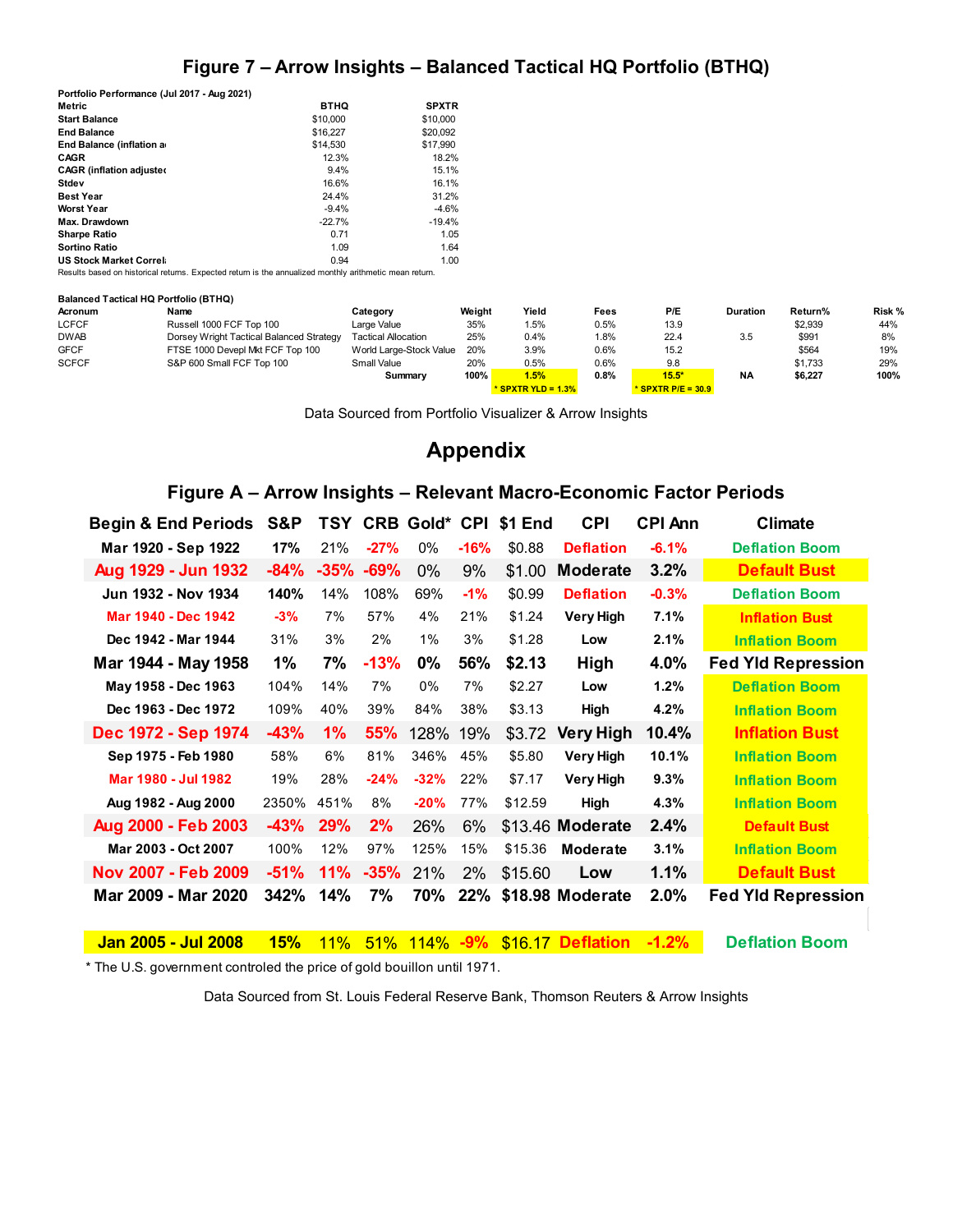| <b>Currently</b>        | 32.9%    |          |         |
|-------------------------|----------|----------|---------|
| <b>Volatiliy Levels</b> | Low      | High     | Weights |
| $>$ 3.15 sdev           |          | $-13.9%$ | 0.00    |
| $2.1 - 3.15$ sdev       | $-13.9%$ | $-3.0%$  | 0.25    |
| $1.2 - 2.1$ sdev        | $-3.0%$  | 6.4%     | 0.50    |
| $0.3 - 1.2$ sdev        | 6.4%     | 15.7%    | 0.75    |
| $-0.3 - 0.3$ sdev       | 15.7%    | 21.9%    | 1.00    |
| $0.3 - 1.2$ sdev        | 21.9%    | 31.3%    | 1.25    |
| $1.2 - 2.1$ sdev        | 31.3%    | 40.6%    | 1.50    |
| $2.1 - 3.0$ sdev        | 40.6%    | 51.5%    | 1.75    |
| < -3.15 sdev            | 51.5%    |          | 2.00    |

#### **Figure B**

Data Sourced from Arrow Insights

## **Various Figures in Support of The AI Balanced Tactical HQ Portfolio**

| <b>Annual Returns</b> |         | <b>BTHQ</b> |                                                               |      | <b>SPXTR</b>                             | <b>Components</b> |      |      |       |  |
|-----------------------|---------|-------------|---------------------------------------------------------------|------|------------------------------------------|-------------------|------|------|-------|--|
| Year                  |         |             | Inflation Return Balance Return Balance LCFCF DWAB GFCF SCFCF |      |                                          |                   |      |      |       |  |
| 2017                  | $0.6\%$ | 8.8%        | \$10.883                                                      |      | 11.5% \$11,147 12.6% 8.2% 9.1% 2.7%      |                   |      |      |       |  |
| 2018                  | 1.9%    | -9.4%       | \$9.862                                                       |      | -4.6% \$10,639 -10.0% -9.8% -8.0% -10.1% |                   |      |      |       |  |
| 2019                  | 2.3%    |             | 17.7% \$11,610                                                |      | 31.2% \$13.961 22.8% 11.1% 16.1% 18.2%   |                   |      |      |       |  |
| 2020                  | $1.4\%$ |             | 12.3% \$13.040                                                |      | 18.4% \$16,526 11.7% 21.4% -4.3% 16.6%   |                   |      |      |       |  |
| 2021                  | $5.0\%$ |             | 24.4% \$16.227                                                |      | 21.6% \$20.092                           | 35.0% 6.8% 11.7%  |      |      | 40.8% |  |
| <b>Correlations</b>   |         | 1.00        |                                                               | 0.90 |                                          | 0.98              | 0.67 | 0.77 | 0.94  |  |

Annual return for 2017 is from 07/01/2017 to 12/31/2017 and annual return for 2021 is from 01/01/2021 to 08/31/2021

Data Sourced from Portfolio Visualizer & Arrow Insights

Style analysis is based on monthly returns from July 2017 to August 2021 and uses total portfolio return with monthly rebalancing. Returns based style analysis aims to explain the portfolio returns based on asset class Exposures. It does not identify the actual portfolio holdings.

| <b>Portfolio Style Analysis</b> |       |                   |
|---------------------------------|-------|-------------------|
| <b>Style Category</b>           |       | <b>BTHQ SPXTR</b> |
| Large-cap Value                 | 30.2% | 45.5%             |
| Large-cap Growth                | 14 1% | 54.5%             |
| Small-cap Value                 | 28.9% | $0.0\%$           |
| Global ex-US Developed Markets  | 16.4% | $0.0\%$           |
| <b>Emerging Markets</b>         | 1.1%  | 0.0%              |
| <b>Short-Term Treasuries</b>    | 9.4%  | 0.0%              |
| Total                           | 100%  | 100%              |

Data Sourced from Portfolio Visualizer & Arrow Insights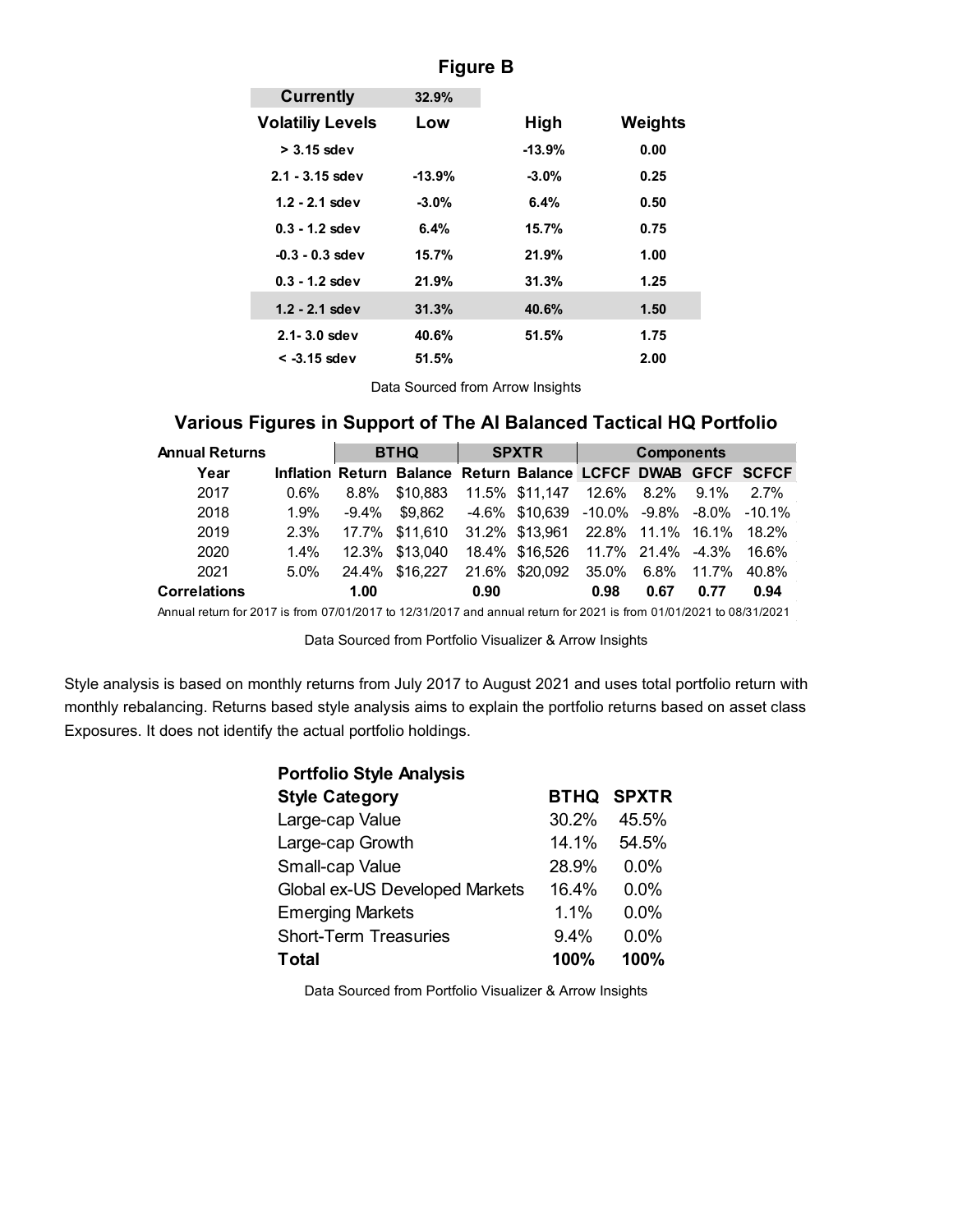| <b>Balanced Tactical HQ Portfolio (BTHQ)</b> |         |                      |         |               |        |
|----------------------------------------------|---------|----------------------|---------|---------------|--------|
| Category                                     | Weight  | Category             | Weight  |               |        |
| <b>US Stocks</b>                             | 70.0%   | Large Cap            | 41.7%   |               |        |
| Intl Stocks                                  | 17.8%   | Mid Cap              | 27.9%   |               |        |
| <b>US Bonds</b>                              | 6.2%    | Small Cap            | 30.3%   |               |        |
| Intl Bonds                                   | 0.1%    |                      |         |               |        |
| <b>Alternative Assets</b>                    | 4.1%    |                      |         |               |        |
| Cash                                         | 1.9%    |                      |         |               |        |
|                                              |         |                      |         |               |        |
| Category                                     | Weight  | Category             | Weight  | Category      | Weight |
| <b>Basic Materials</b>                       | 5.7%    | AAA                  | 82.6%   | Under 1 Year  | 10.47% |
| <b>Consumer Cyclical</b>                     | 25.4%   | <b>BBB</b>           | 0.1%    | 1 - 3 Years   | 55.75% |
| <b>Financial Services</b>                    | 1.5%    | Non-Investment Grade | 17.0%   | 3 - 5 Years   | 13.87% |
| <b>Real Estate</b>                           | 0.9%    | Not Rated            | $0.2\%$ | 5 - 7 Years   | 8.50%  |
| <b>Consumer Defensive</b>                    | 11.3%   | <b>Totals</b>        | 100%    | 7 - 10 Years  | 7.68%  |
| Healthcare                                   | 17.8%   |                      |         | 10 - 15 Years | 0.39%  |
| <b>Utilities</b>                             | 1.1%    |                      |         | 15 - 20 Years | 0.30%  |
| <b>Communication Services</b>                | 10.2%   |                      |         | 20 - 30 Years | 2.98%  |
| Energy                                       | $3.0\%$ |                      |         | Over 30 Years | 0.06%  |
| <b>Industrials</b>                           | 10.8%   |                      |         |               |        |
| <b>Technology</b>                            | 12.3%   |                      |         |               |        |

Data Sourced from Portfolio Visualizer & Arrow Insights

#### **Drawdowns for Balanced Tactical HQ Portfolio (BTHQ)**

| Rank                       | <b>Start</b> | End               |         |          |          | Length Recovery By Recovery Time Underwater Period Drawdown |          |
|----------------------------|--------------|-------------------|---------|----------|----------|-------------------------------------------------------------|----------|
|                            | Jan 2020     | Mar 2020 3 months |         | Nov 2020 | 8 months | 11 months                                                   | $-22.7%$ |
| 2                          | Sep 2018     | Dec 2018 4 months |         | Dec 2019 | 1 year   | 1 year 4 months                                             | $-14.6%$ |
| 3                          | Feb 2018     | Mar 2018 2 months |         | Jul 2018 | 4 months | 6 months                                                    | $-4.4%$  |
| 4                          | Aug 2017     | Aug 2017 1 month  |         | Sep 2017 | 1 month  | 2 months                                                    | $-1.4%$  |
| 5                          | Jun 2021     | Jun 2021          | 1 month | Jul 2021 | 1 month  | 2 months                                                    | $0.0\%$  |
| <b>Drawdowns for SPXTR</b> |              |                   |         |          |          |                                                             |          |
|                            |              |                   |         |          |          |                                                             |          |
| Rank                       | <b>Start</b> | End               |         |          |          | Length Recovery By Recovery Time Underwater Period Drawdown |          |
|                            | Jan 2020     | Mar 2020 3 months |         | Jul 2020 | 4 months | 7 months                                                    | $-19.4%$ |
| 2                          | Oct 2018     | Dec 2018 3 months |         | Apr 2019 | 4 months | 7 months                                                    | $-13.5%$ |
| 3                          | May 2019     | May 2019 1 month  |         | Jun 2019 | 1 month  | 2 months                                                    | $-6.4%$  |
| 4                          | Feb 2018     | Mar 2018 2 months |         | Jul 2018 | 4 months | 6 months                                                    | $-6.3%$  |
| 5                          | Sep 2020     | Oct 2020 2 months |         | Nov 2020 | 1 month  | 3 months                                                    | $-6.1%$  |
| 6                          | Aug 2019     | Aug 2019 1 month  |         | Sep 2019 | 1 month  | 2 months                                                    | $-1.7%$  |

Data Sourced from Portfolio Visualizer & Arrow Insights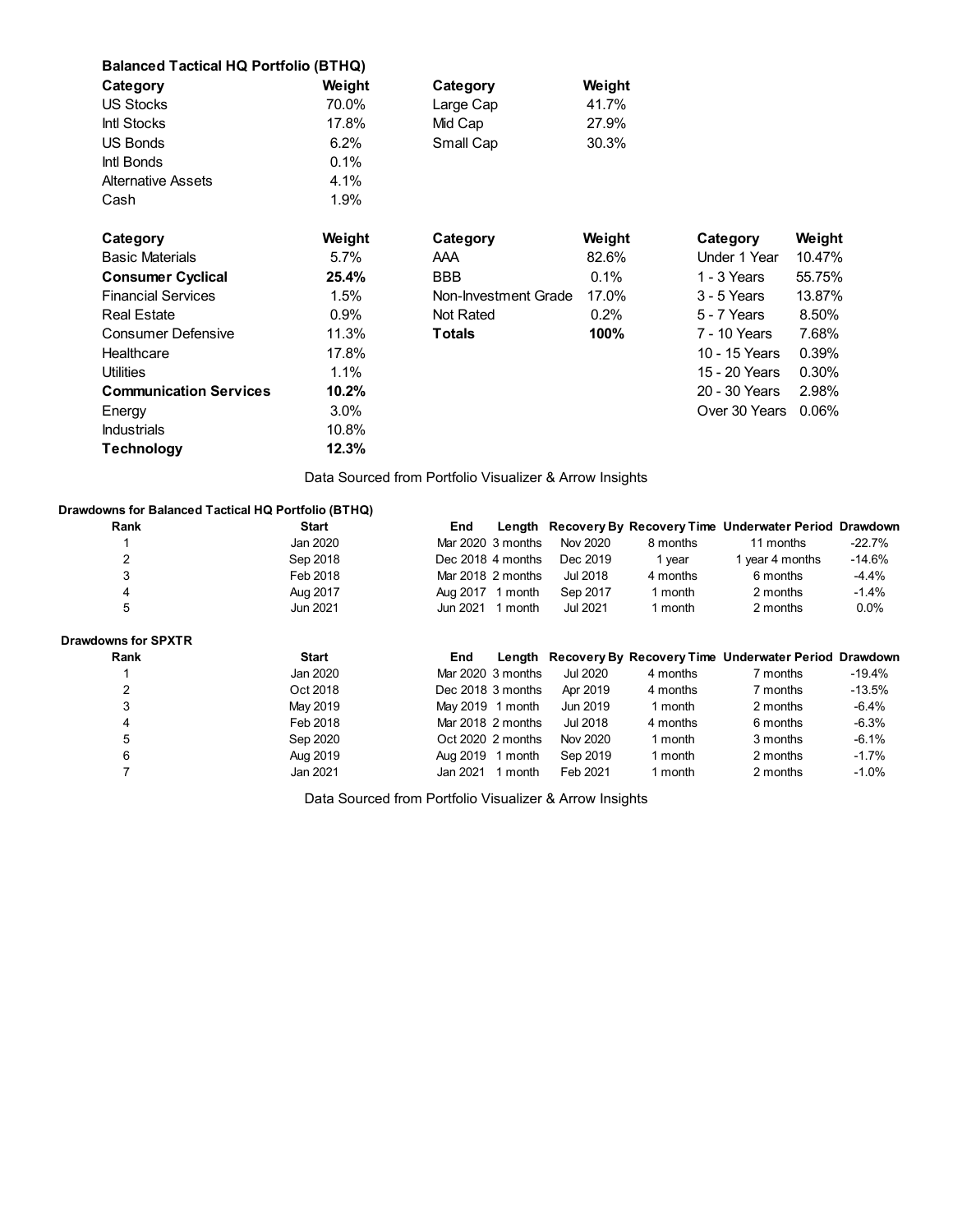| Portfolio Components (Jul 2017 - Aug 2021) |                                                      |                   |             |             |              |             |              |      |                                                                                             |
|--------------------------------------------|------------------------------------------------------|-------------------|-------------|-------------|--------------|-------------|--------------|------|---------------------------------------------------------------------------------------------|
| <b>Acronum</b>                             | <b>Balanced Tactical HQ Portfolio (BTHQ)</b>         |                   |             |             |              |             |              |      | CAGR Stdev Best Year Worst Year Max. Drawdown Sharpe Ratio Sortino Ratio US Mkt Correlation |
| <b>LCFCF</b>                               | Russell 1000 FCF Top 100                             |                   | 16.3% 21.3% | 35.0%       | $-10.0%$     | $-27.8%$    | 0.76         | 1.19 | 0.92                                                                                        |
| <b>DWAB</b>                                | Dorsey Wright Tactical Balanced Strategy             | 8.5%              | 8.5%        | 21.4%       | $-9.8%$      | $-14.6%$    | 0.87         | 1.39 | 0.73                                                                                        |
| <b>GFCF</b>                                | FTSE 1000 Devepl Mkt FCF Top 100                     | 5.4%              | 16.9%       | 16.1%       | $-8.0\%$     | $-27.6%$    | 0.32         | 0.47 | 0.91                                                                                        |
| <b>SCFCF</b>                               | S&P 600 Small FCF Top 100                            |                   | 15.0% 25.7% | 40.8%       | $-10.1%$     | $-40.1%$    | 0.63         | 0.95 | 0.85                                                                                        |
| Monthly Correlations (Jul 2017 - Aug 2021) |                                                      |                   |             |             |              |             |              |      |                                                                                             |
| Acronum                                    | Name                                                 | <b>LCFCF DWAB</b> |             | <b>GFCF</b> | <b>SCFCF</b> | <b>BTHQ</b> | <b>SPXTR</b> |      |                                                                                             |
| <b>LCFCF</b>                               | Russell 1000 FCF Top 100                             | 1.00              | 0.61        | 0.93        | 0.91         | 0.99        | 0.92         |      |                                                                                             |
| <b>DWAB</b>                                | Dorsey Wright Tactical Balanced Strategy             | 0.61              | 1.00        | 0.60        | 0.51         | 0.67        | 0.74         |      |                                                                                             |
| <b>GFCF</b>                                | FTSE 1000 Devepl Mkt FCF Top 100                     | 0.93              | 0.60        | 1.00        | 0.85         | 0.95        | 0.90         |      |                                                                                             |
| <b>SCFCF</b>                               | S&P 600 Small FCF Top 100                            | 0.91              | 0.51        | 0.85        | 1.00         | 0.94        | 0.83         |      |                                                                                             |
|                                            | Portfolio Return Decomposition (Jul 2017 - Aug 2021) |                   |             |             |              |             |              |      |                                                                                             |
| <b>Acronum</b>                             | Name                                                 | <b>BTHQ</b>       |             |             |              |             |              |      |                                                                                             |
| <b>LCFCF</b>                               | Russell 1000 FCF Top 100                             | \$2,939           |             |             |              |             |              |      |                                                                                             |
| <b>DWAB</b>                                | Dorsey Wright Tactical Balanced Strategy             | \$991             |             |             |              |             |              |      |                                                                                             |
| <b>GFCF</b>                                | FTSE 1000 Devepl Mkt FCF Top 100                     | \$564             |             |             |              |             |              |      |                                                                                             |
| <b>SCFCF</b>                               | S&P 600 Small FCF Top 100                            | \$1,733           |             |             |              |             |              |      |                                                                                             |
|                                            | Portfolio Risk Decomposition (Jul 2017 - Aug 2021)   |                   |             |             |              |             |              |      |                                                                                             |
| Acronum                                    | Name                                                 | <b>BTHQ</b>       |             |             |              |             |              |      |                                                                                             |
| <b>LCFCF</b>                               | Russell 1000 FCF Top 100                             | 43.6%             |             |             |              |             |              |      |                                                                                             |
| <b>DWAB</b>                                | Dorsey Wright Tactical Balanced Strategy             | 8.5%              |             |             |              |             |              |      |                                                                                             |
| <b>GFCF</b>                                | FTSE 1000 Devepl Mkt FCF Top 100                     | 19.1%             |             |             |              |             |              |      |                                                                                             |
| <b>SCFCF</b>                               | S&P 600 Small FCF Top 100                            | 28.8%             |             |             |              |             |              |      |                                                                                             |
|                                            |                                                      |                   |             |             |              |             |              |      |                                                                                             |

#### Data Sourced from Portfolio Visualizer & Arrow Insights

#### **Notes:**

Past performance is no guarantee of future results, which may vary. All use is subject to terms of service.

Investing involves risk, including possible loss of principal. The value of the investments and the income derived from them may fluctuate over time.

All portfolio returns presented are hypothetical and backtested. Hypothetical returns do not reflect trading costs, transaction fees, or taxes.

The results are based on information from a variety of sources we consider reliable, but we do not represent that the information is accurate or complete.

The results do not constitute investment advice or recommendation, are provided solely for informational purposes, and are not an offer to buy or sell any securities.

The results are based on the total return of assets and assume that all received dividends and distributions are reinvested.

The annual results for 2017 are based on monthly returns from July to December

The annual results for 2021 are based on monthly returns from January to August

CAGR = Compound Annual Growth Rate

Stdev = Annualized standard deviation of monthly returns

Sharpe and Sortino ratios are calculated and annualized from monthly excess returns over risk free rate (3-month treasury bill)

Stock market correlation is based on the correlation of monthly returns

Drawdown analysis is calculated based on monthly returns excluding cashflows

The results assume semi-annual rebalancing of portfolio assets to match the specified allocation

Portfolio cashflows and rebalancing for quarterly and annual periods are aligned with calendar periods.

Fund fundamentals data as of 09/16/2021. (c) 2021 Morningstar. All Rights Reserved. The fund fundamentals information contained herein: (1) is proprietary to Morningstar and/or its content providers; (2) may not be copied or distributed; and (3) is not warranted to be accurate, complete or timely. Neither Morningstar nor its content providers are responsible for any damages or losses arising from any use of this information.

# **Disclosure**

*This report does not provide tailored investment advice. It was prepared without regard for specific circumstances and objectives. The securities shown may not be suitable for all investors. Arrow Insights recommends that investors independently evaluate investments and strategies. The appropriateness of an investment or strategy will depend on investor circumstances and objectives.* 

*The contents are not an offer to buy or sell any security or to participate in any trading strategy. Arrow Insights and its affiliates or its employees not involved may have investments in securities or derivatives of securities of companies mentioned in this report and may trade them in ways different from those discussed in this report.* 

*Arrow Insights and its affiliate companies conduct business related to securities covered in its research reports, which may include market making and specialized trading, risk arbitrage and other proprietary trading, fund management, and investment services. Arrow Insights makes every effort to use reliable, comprehensive information, but we make no representation that it is accurate or complete. We have no obligation to tell you when opinions or information in this report change apart from when we intend to discontinue research coverage of a subject company.*